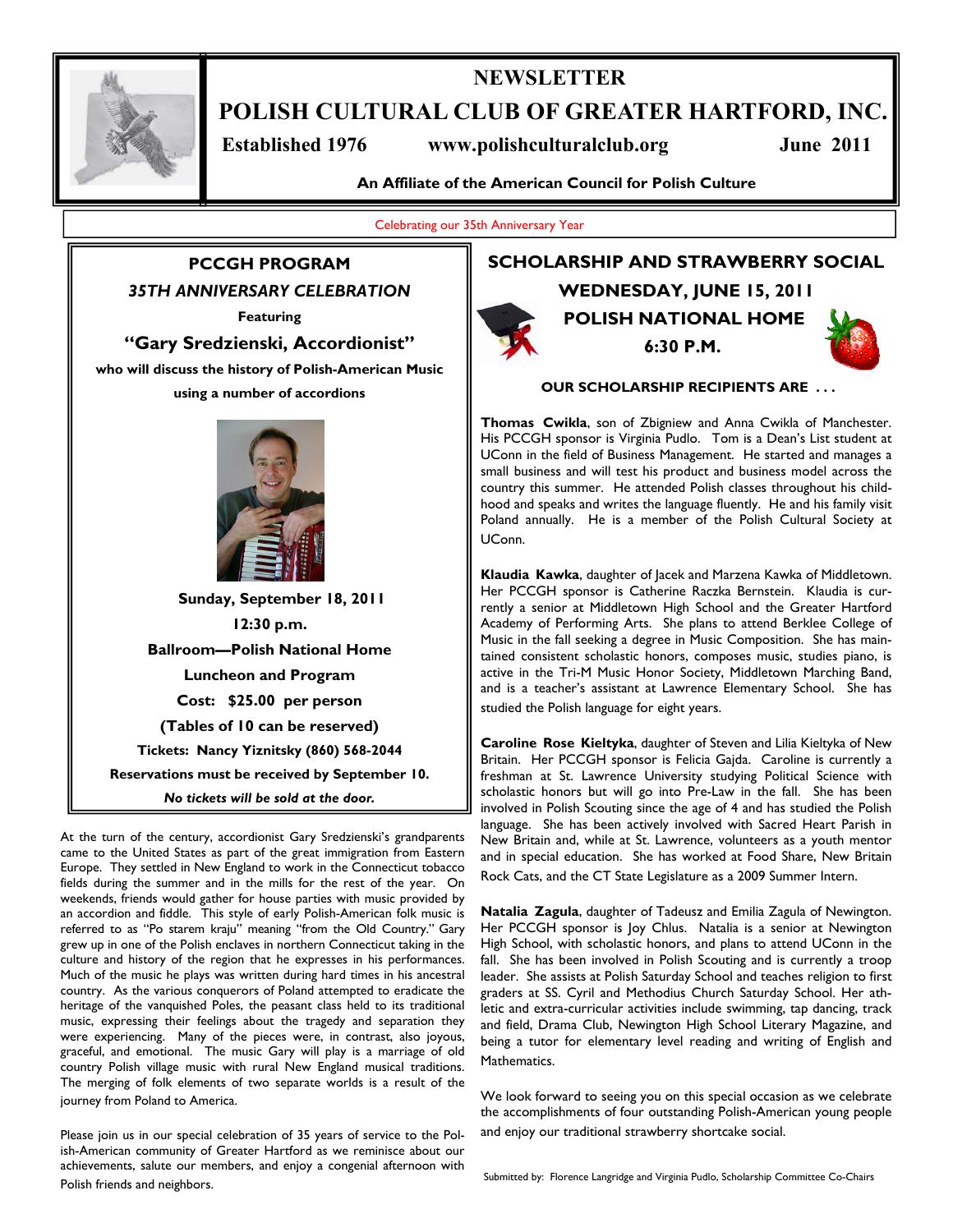

### **PRESIDENT'S MESSAGE**

#### Dear Members:

I am still coming down from a "cloud nine" high that took place on May 18, 2011 at the East Hartford Community Cultural Center where we presented the DVD "No. 4 Street of Our Lady." If you did not attend, you missed not only a great film, but a remarkable team effort of the Polish Cultural Club members who worked together to present this wellattended evening of approximately 150 people. This was simply a superb program enjoyed by all.

It was a special honor to have Grazyna Kucharczyk and Jolanta Staron with us that evening. They are the granddaughters of Franciszka Halamajowa, the woman who saved the lives of 16 Jewish neighbors in Sokal, Poland.



*Page 2* **NEWSLETTER** 

Jolanta Staron, Cliff Archie, Grazyna Kucharczyk

My gratitude to Fran Pudlo, Chair, and her committee: Gini Pudlo, Pat Archie, and Anna-Mae Maglaty. Thanks also to Carol Phelan and Janice LaPenna for the fabulous publicity, and to Hospitality Chair, Maria Bruks, assisted by Phyllis Stawiarski, and Ed Farley. Also, a big thank you to the twenty volunteers who provided a gorgeous and mouth watering array of desserts for the refreshment table.

The PCCGH also thanks Fr. Rohan, Pastor of Saint Isaac Jogues Church for the loan of the projection equipment for the DVD. I would also like to acknowledge the East Hartford Community Cultural Center for allowing us to rent the Auditorium and for the warm and courteous assistance we received before, during, and after the program.

A special highlight of the evening was the presence of the 7th and 8th grade students from Saint Christopher School in East Hartford. They were orderly, attentive, and polite and will receive extra credit for attending this event. It was great to have them.

Another highlight of the evening was the presentation of the National ACPC Casimir Pulaski Scholarship Award to one of our local scholarship recipients, Beata Hrynkiewicz. The presentation was made by Anna-Mae Maglaty in the absence of Mr. Marion Winters, Scholarship Chairman.

This is only one program of many that shows the heart of the Polish Cultural Club of Greater Hartford. Next month we shall reflect our warmth again with the Scholarship Program to be held at the Polish National Home. I expect to see many of you there to honor the award recipients and to wish them well in their future undertakings.

This will be the last meeting for the summer, but we will be back in September to celebrate our 35th Anniversary. Details can be found in this newsletter. Be sure also to visit our website www.polishculturalclub.org and to mark important event dates in your calendar.

Cliff Archie, President, Polish Cultural Club of Greater Hartford, Inc.

# **NEWSLETTER STAFF**

| Editor:           | <b>Frances Pudlo</b>                |
|-------------------|-------------------------------------|
| Assistant Editor: | <b>Anna-Mae Maglaty</b>             |
| Staff:            | Carol Bogon Phelan, Nancy Yiznitsky |

### **POLISH DAY AT THE STATE CAPITOL**

Congratulations to the following award recipients at Polish Day at the State Capitol held on May 3, 2011:

Anna-Mae Maglaty, Prof. Jonathan Shea, Mother Mary Jennifer Carroll, Atty. Richard Kosinski, Dr. Anna Jaroszynska-Kirchmann, Andrew Bogaski, Marylin Piurek, Edward Pawlowski (in memoriam). To share some highlights of the day . . .



Andrew Bogaski and Anna-Mae Maglaty,



Gov. Dannel Malloy



Mary Mazurek Heslin **Front: Gen Urban and Gen Bednarz**,



ska Farley with Susan Bysie



Polish Scouts and Polish Veterans





Jo-Louise and Marion Winters



Hedy Bruks, Maria Bruks, Freda Zytka Pat Lo-Louise and Marion Winters Pat and Cliff Archief Archief Archief Archief Archief Archief Archief Archief Archief Archief Archief Archief Archief Archief Archief Archief Archief Ar

Photo Credit: Virginia Pudlo





Michelle Maglaty Mostello and Lou Maglaty

Nancy Yiznitsky and Judy Kabilis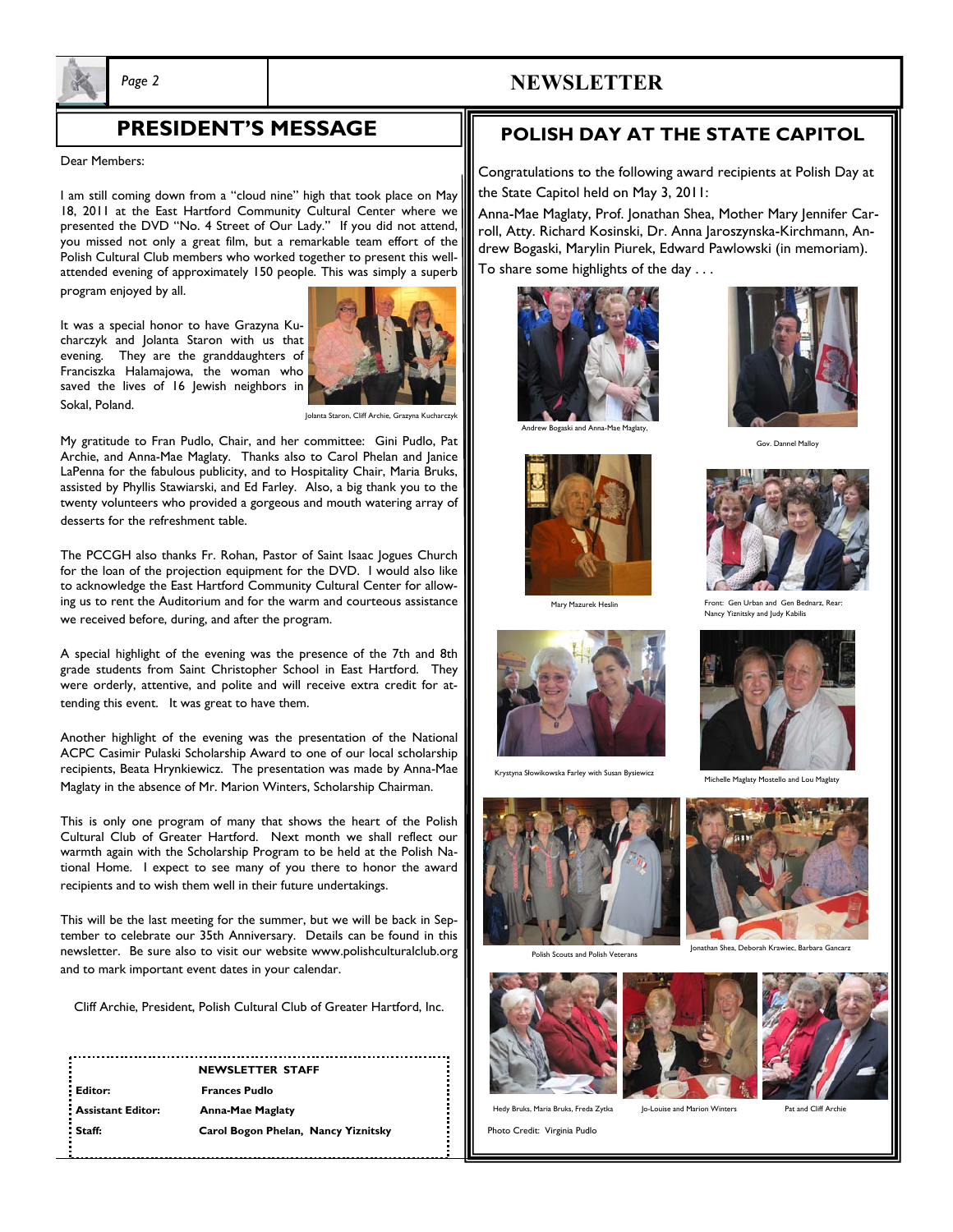### **DID YOU KNOW . . . ?** *Page 3*

### **THE EVE OF ST. JOHN'S NOC SWIĘTOJAŃSKA**

Poland is rich in its traditions. One of them is the celebration of the summer solstice, the shortest night of the year. In Catholic Poland, the celebration was moved to coincide with the eve of the feast of St. John the Baptist on June 24. Therefore, the night that is celebrated with festivities is called the Eve of St. John or Noc Swiętojańska.

Traditions of this summer solstice focus on two of nature's elements: fire and water. These elements symbolize male and female characteristics. In Poland, the celebrations included the burning of huge fires by men and boys, who danced around and then jumped through them, while girls made wreaths from flowers and herbs and floated them down the rivers and streams, sometimes adding burning candles to the wreaths.

Men and women were known to celebrate separately, the only communication between them being the floating of the wreaths (rzucanie wianków). Girls hoped that the young man of their dreams would find their wreath and then fall in love with them.

Today, the Eve of St. John festivals and parties continue with music, dancing, fireworks, boat floats, and bonfires with men and women celebrating together. This tradition is alive in Warsaw, Kraków, and other smaller towns along the Vistula River. In the United States, some affiliated clubs of the American Council for Polish Culture hold candle-lit wreath ceremonies along waterways on the night of June 23.

From: Knab, Sophie Hodorowicz, Polish Customs, Traditions and Folklore

Glos Polek, May/June 2008

### **THE POLISH CREDO — I AM A POLE**

In my veins flows the blood of Patriots, Scholars, Scientists and Kings. I am a Descendant of Copernicus who would reach for the stars, a Madame Curie unraveling the mysteries of nature, and Jan Paderewski uplifting the soul of man. Yes, I am a Pole.

My heart beats with love for my Ancestral Homeland and for my adopted Country, this young America. When tyranny or despotism have threatened, I have always been first to resist.

I was with Sobieski lifting the siege of Vienna, Thaddeus Kosciuszko at Valley Forge and the R A F over Channel skies in the Battle of Britain.

> I am a Poet like Adam Mickiewicz, an Artist like Jan Matejko, an Author like Josef Conrad, and a Musician like Frederic Chopin.

> I believe in the dignity of the Human Spirit and oppose Godlessness.

If any man would choose to be my friend, Welcome, as he will know what I stand for.

If not, then let him know that enduring here in Piety and Hope, I wait and watch . . . For I AM A POLE!

— Anonymous

### **POLISH DAY AT THE CORA BELDEN LIBRARY 33 CHURCH STREET, ROCKY HILL TUESDAY, JULY 19, 2011 6:30 P.M. TO 8:00 P.M.**

The Club will be represented at this event. Please stop in and visit. It is an ideal opportunity to share our Polish culture.

#### **ACPC 50/50 FUNDRAISER RAFFLE**

The deadline for raffle returns is June 18, 2011. This national raffle was designed to help sponsor various national scholarships which have benefited some of our own local students. Also, we have been very lucky to have had a winner of this 50/50 over the past three years. The raffle books were included in the April newsletter and will be available at the June meeting. Checks should be made out to "PCCGH" and mailed to Pat Archie, 219 Arnold Drive, East Hartford, CT 06108. Please do whatever you can to help. Our Club will also receive 10% of total sales. We thank the 30% of members who have already sent in their returns.

Pat Archie